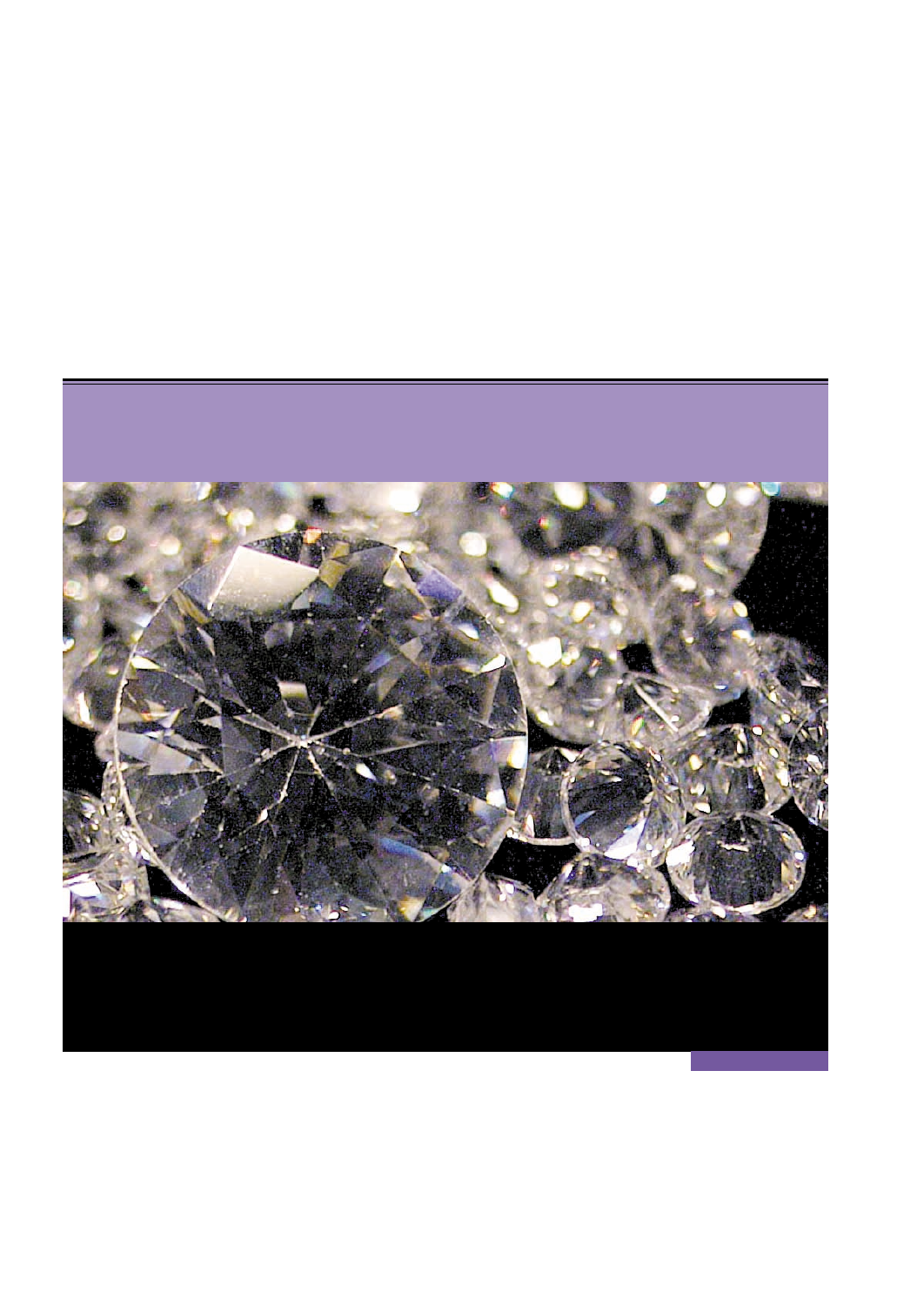

# **BACKGROUND REPORT TO GLOBAL WITNESS AND AMNESTY INTERNATIONAL SURVEY**



# **diamond industry still failing to deliver on promises**

his study follows up Global Witness' survey and investigations carried out in January 2004 evaluating the US diamond jewellery retail sector's implementation of the self-regulation. The results showed that major players in the US diamond jewellery retail sector were falling short in implementing the basic measures of the self-regulation.<sup>1</sup> It also showed that the diamond industry as a whole and diamond industry trade associations like the World

Diamond Council (the industry body responsible for coordinating the diamond industry's efforts to combat conflict diamonds) have not adequately monitored and assessed how selfregulation is working in practice

**This survey follows the Global Witness report Broken Vows, released in March 2004, which**

**found that major US and international diamond jewellery retailers were falling**

**the self-regulation.**



throughout all sectors of the diamond trade on a global level. The report concluded that a large proportion of the diamond industry is still not taking the issue seriously and instead has focused attention on a public relations campaign to make the issue go away.

Given these alarming findings, Global Witness and Amnesty International carried out an extended survey in summer 2004. The aim of this survey was to further evaluate the effectiveness of the self-regulation in the

#### THE KIMBERLEY PROCESS CERTIFICATION SCHEME

The Kimberley Process Certification Scheme (KPCS), negotiated by governments, civil society organizations and the diamond trade, in response to civil society campaigning against the trade in conflict diamonds, is an international governmental certification scheme aimed at preventing the trade in conflict diamonds. Launched in January 2003, the scheme requires governments and the diamond industry to implement import/export control regimes on rough diamonds to prevent conflict diamonds from fuelling conflict and human rights abuses. The KPCS, which is a political agreement and currently has 60 countries as members, requires its participants to certify that shipments of rough diamonds are free from conflict diamonds. Countries that are members of the Kimberley Process and export rough diamonds have put in place domestic certification systems, and passed enabling legislation, with varying degrees of effectiveness.

The system of warranties, which the diamond industry agreed to adopt to support the Kimberley Process, covers both rough and polished diamonds. However, it can only be considered effective in assuring that conflict diamonds have not entered the legitimate trade if all sectors of the diamond industry effectively implement the system of warranties. More importantly, the system that the industry has established must be audited or verified independently, and monitored by appropriate government agencies. Otherwise, unscrupulous traders will find loopholes, allowing conflict diamonds to enter the legitimate trade.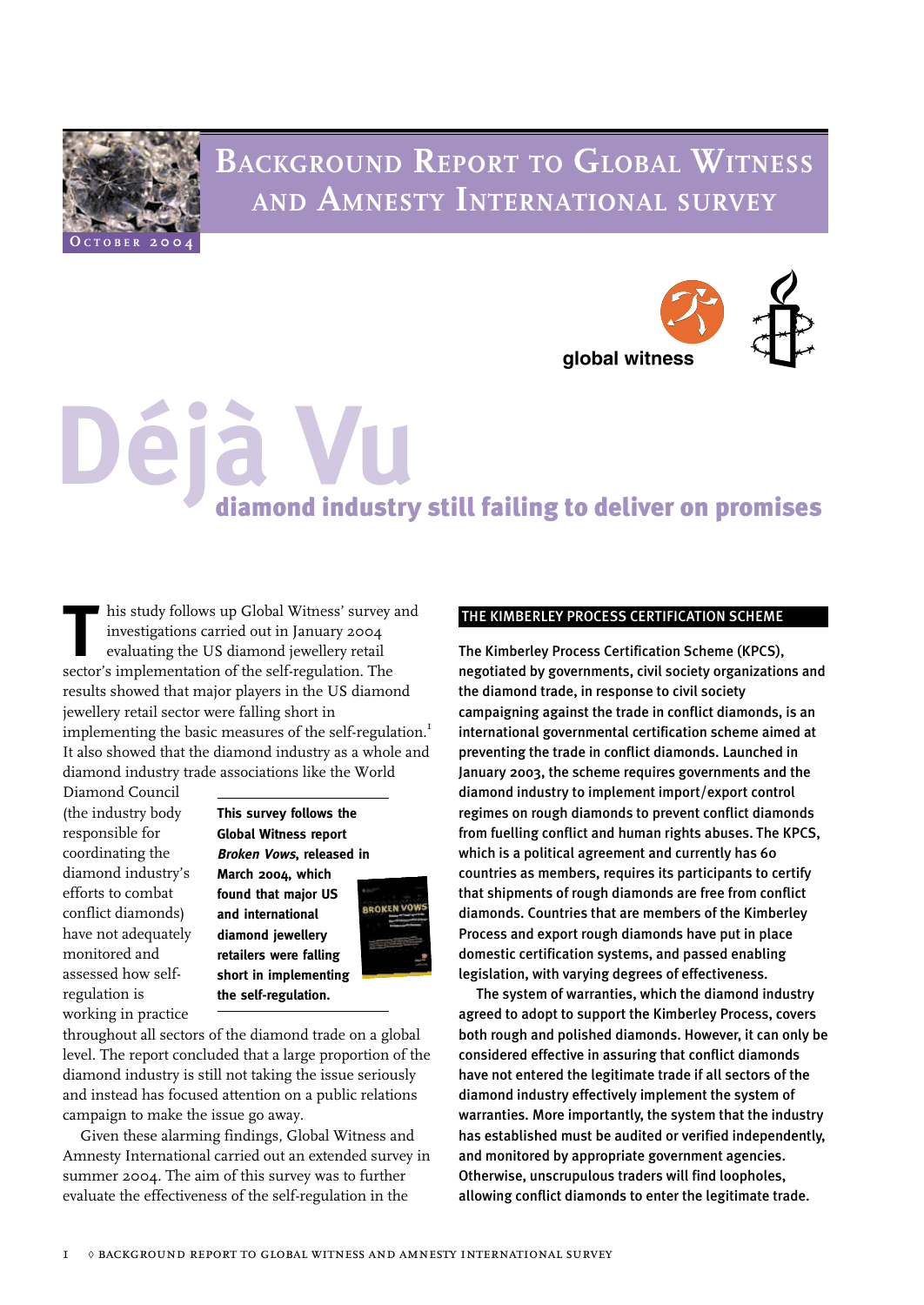

diamond jewellery retail sector in the US but also to focus on surveying the diamond jewellery retail sector in other countries, including the UK, Australia, Belgium, France, Germany, Italy, the Netherlands and Switzerland.

The major question this survey aims to answer is whether the self-regulation is being implemented effectively in the diamond jewellery retail sector. The survey should also give consumers important information about whether diamond companies can give assurances that diamonds are conflict free, how transparent companies are being about these efforts and what types of questions to ask when buying diamond jewellery.

## **How the survey was carried out in the UK and US**

#### **Company management survey**

A total of 85 major diamond jewellery retailers were written to (21 companies in the UK, 64 companies in the US) including department stores, specialty jewellery chains and TV shopping networks as well as companies in the low-end, mid-range and luxury sectors of the industry.

In each country, formal letters were sent from Global Witness and Amnesty International to each retailer's management requesting information on the policies and system of warranties in place to ensure that the company is not dealing in conflict diamonds and is

supporting the Kimberley Process. The letter also requested samples of any policies, warranties, procedures and auditing measures along with examples of practical measures for implementation. In some cases, questionnaires were attached to the letter, asking specific questions about the company's policy and implementation of the self-regulation.

Global Witness and Amnesty International also followed up with all companies by telephone to bring the letter to their attention and to ask the status of their efforts to respond. This was done to give companies adequate opportunity to demonstrate what they are doing to combat the trade in conflict diamonds.

#### **Retail survey**

The survey also evaluated the level of awareness among company salespeople about their companies' policies on conflict diamonds. Amnesty International members visited diamond jewellery retailers to get a picture of how knowledgeable sales associates are about the conflict diamond issue and whether meaningful assurances are given to consumers that diamonds are not from conflict sources. In each store visited, Amnesty International members used a questionnaire to ask the same questions about the company's policy, whether the system of warranties was being used, and how the company could give consumers assurances that diamonds are conflict free. Amnesty International members stated that they were conducting a survey on behalf of the organization before asking the questions.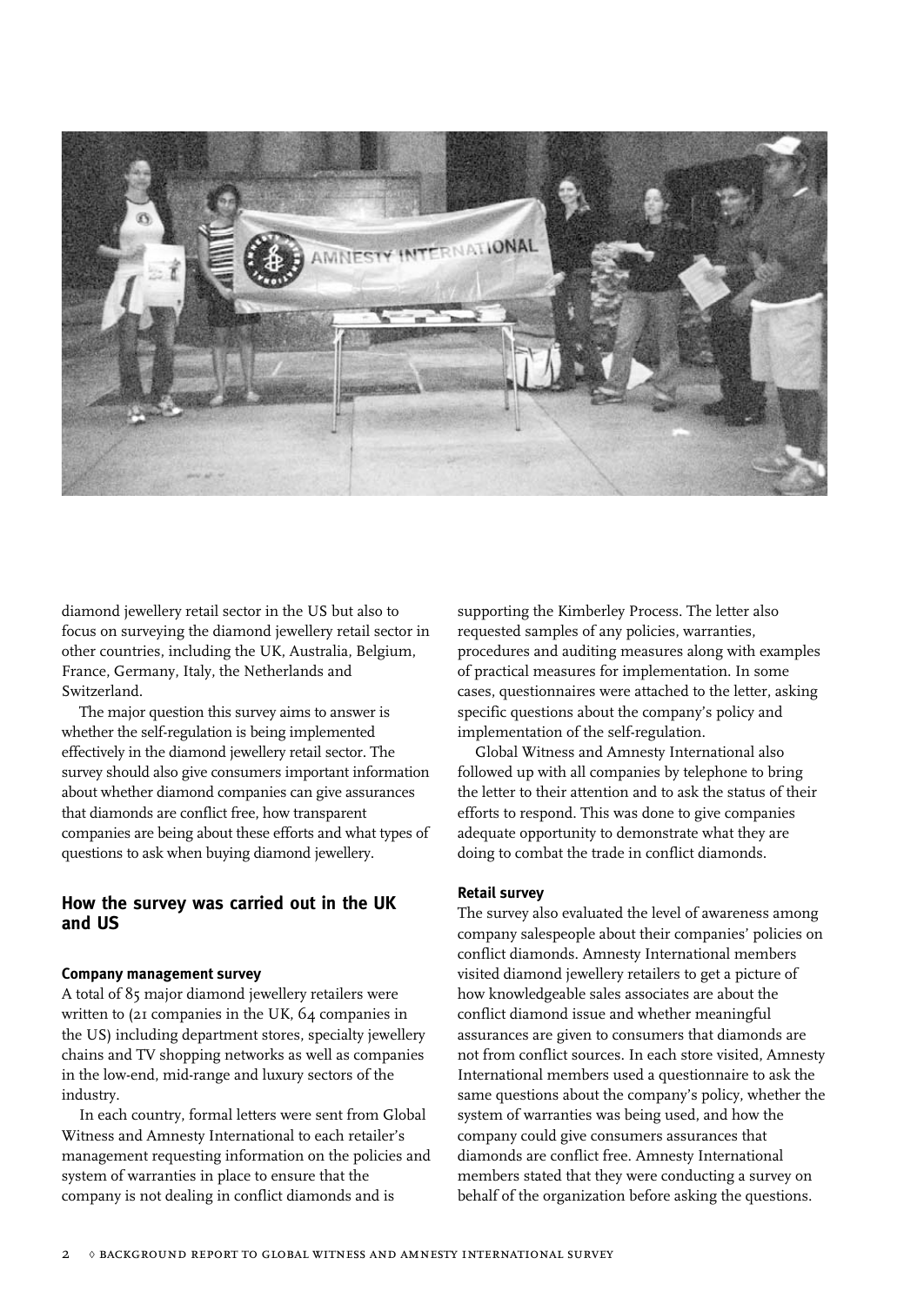# **RESULTS AND ANALYSIS OF THE SURVEY**

### **Company management survey**

Global Witness and Amnesty International sent letters to a total of 85 major diamond jewellery companies in the UK and the US.<sup>2</sup>

The results in the UK and the US found that some diamond jewellery retailers have policies to combat conflict diamonds, are implementing the self-regulation and have made efforts to be transparent about their policies. However, the results overall are very disappointing and show that a significant majority of diamond jewellery retailers continue to inadequately deliver on repeated promises made to stem the trade in conflict diamonds.

The results show the following:

◊ A total of 37 companies out of 85 companies surveyed (44%) informed Global Witness and Amnesty International in writing about their policy on conflict diamonds. Forty eight companies failed to provide any information in writing about their policies, including Asprey, Boodle & Dunthorne, Chisholm Hunter, Debenhams, and Theo Fennell Jewellers in the UK and Finlay Fine Jewelry, Costco Wholesale Corporation, Kmart and T.J. Maxx in the US. $3$  For the US, Global Witness and Amnesty International surveyed companies in the National Jeweler's Top 40 Plus Survey and the \$100 Million Supersellers survey, which together "constitute the most extensive summation of the retail jewelry business in the United States."4 For example, in 2002 the top 40 jewellery chains constituted a total of 6,603 stores and nine out of the top ten had combined annual sales of  $$5.275$  billion.<sup>5</sup>

Many of these 85 companies are also members of trade associations that have endorsed the selfregulation and it is likely that some have policies to implement the self-regulation but did not respond to the request for information. Those companies that are not members may have adopted their own policies. However, their failure to respond despite follow up, even if they do have a policy, raises the question of how seriously they take commitments to combating the trade in conflict diamonds and to supporting the Kimberley Process.

 $\Diamond$  Thirty two out of 37 companies (86%) that responded state that they have a policy to combat conflict diamonds and that they are implementing the system of warranties, receiving warranties from suppliers, as required by the self-regulation. However, thirty out of the 37 companies (81%) that responded did not provide adequate details on how the system of warranties is being implemented and what policies, procedures and auditing measures companies have in place to back them up.

- $\Diamond$  As part of their written responses, 7 out of 37 companies (19%) that responded provided samples to demonstrate their compliance, including copies of invoices with a warranty statement, samples of agreements with suppliers that included requirements for implementing the system of warranties, and/or copies of educational memos/brochures prepared for staff and/or consumers. It is encouraging that some companies are being transparent about their efforts to comply with the self-regulation, which helps in giving consumers meaningful assurances that diamonds are conflict free.
- ◊ In the majority of responses, companies state that they would only purchase diamond jewellery or diamonds from companies that provided a warranty stating that the diamonds are conflict free. However, in most cases companies did not provide details on how the system of warranties is being implemented and what policies, procedures and measures companies have in place to back them up. A warranty simply stating that diamonds are not from conflict sources is meaningless unless it is backed up by concrete policies and monitoring to ensure that diamonds come from legitimate sources. Major retailers have a responsibility to carefully select suppliers and require them to demonstrate that they are taking adequate measures to ensure that they are not dealing in conflict diamonds. In addition, very few of the responses mentioned any type of auditing procedures in place, another requirement of the selfregulation, which is crucial to monitor whether a company's policies on conflict diamonds are being implemented effectively.
- Four major retailers, De Beers LV, Signet, Tiffany & Co. and Zale Corporation, outline detailed measures to implement the self-regulation, including strengthening sourcing procedures and control over its suppliers, auditing procedures to ensure that they are not dealing in conflict diamonds and education of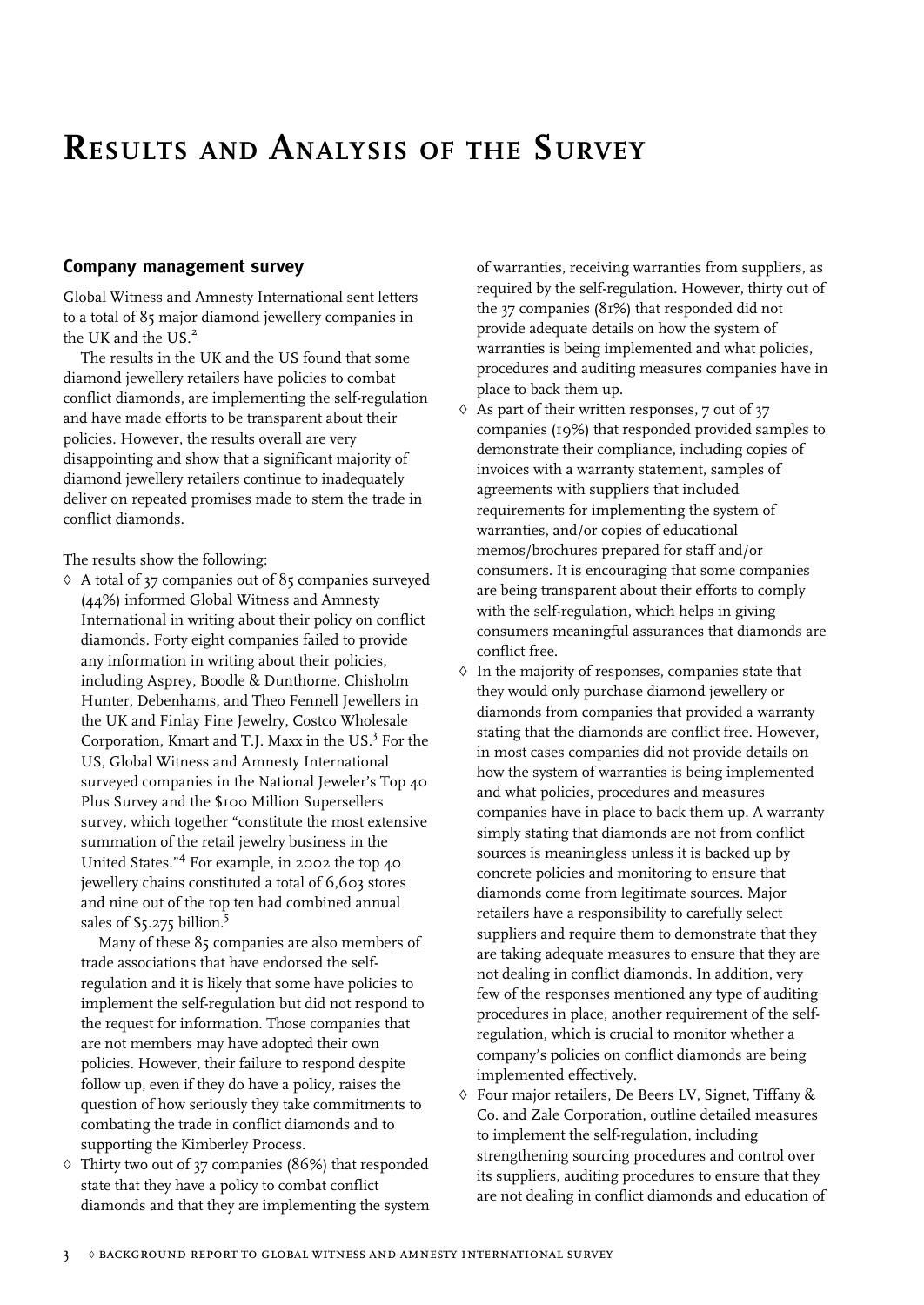staff about the issue. These companies' responses indicate that they have some concrete policies and other measures in place to back up the warranty statements. For example, Tiffany & Co. stated that it has applied strict criteria for selecting suppliers, and has implemented a chain of custody for its diamonds which has been certified to ISO (International Organization for Standardization) 9001:2000 quality management system standards. De Beers has a warranty and verification process and its compliance with the Kimberley Process and self-regulation has been audited by Deloitte and Touche, its financial auditors. Deloitte and Touche carried out a stock audit, reconciling stocks at the start and end of the year by carat weight, and reviewing all sales invoices to check compliance with the Kimberley Process. While recognizing that large corporations like De Beers and Tiffany & Co. have significant resources to comply with the self-regulation, deal in rough diamonds and should be industry leaders on these issues, all retailers should apply consistent standards for screening suppliers and auditing procedures to make sure their policies are being effectively implemented.

Zale Corporation provides a copy of its Vendor Code of Conduct which outlines that suppliers must comply with warranties and keep records of warranties for at least five years. The Vendor Code of Conduct also specifies that Zale has the right to conduct internal investigations on implementation of the code and that vendors must cooperate by making records available. Sterling Jewelers (a subsidiary of Signet) also outlines its policy for suppliers' complying with the warranties and an internal audit program to review how policies are working. Both Sterling and Zale outline staff education programs and Sterling included copies of educational materials prepared for staff in its response.<sup>6</sup>

#### **Shop survey**

Amnesty International members visited diamond jewellery retailers in the UK and US, to assess whether retailers are able to give meaningful assurances that diamonds are conflict free.

The survey of salespeople in jewellery stores showed that the diamond jewellery retail sector is largely unable to provide consumers with meaningful assurances that diamonds are conflict free. A total of 579 diamond jewellery retailers were visited in the UK and US at random, including department stores, specialist jewellery stores and small independent jewellers. Although at 59% of shops surveyed salespeople said that they were aware of conflict diamonds, only 42 per cent of shops surveyed said they had a policy.

Below is a breakdown by country.

#### **United Kingdom**

A total of 333 retail shops were visited by Amnesty International members, across the UK, from Belfast to Canterbury and from the Orkneys to Jersey, including department stores such as Debenhams and John Lewis, as well as specialist jewellery stores including H Samuel, Fraser Hinds, and smaller independent jewellers. There appears to be a high level of awareness amongst retail staff about conflict diamonds, with 75% stating they were familiar with the term. However, there was a lower level of awareness regarding their companies' policy on conflict diamonds. Fifty four percent of stores visited stated they had a written company policy, with a further 13% saying they had an unwritten policy. However, only 18% of shops surveyed were able to produce a copy of this policy. Many of these were from retailers such as Ernest Jones and H Samuel.

When asked whether they have had any training on the issue of conflict diamonds, only 38% said they had, with a further 21% stating that although they had had no formal training on the issue, they maintained their awareness of it from reading company and industry association literature and briefings. However, just under a third claimed that neither they, nor their colleagues had had any training on the issue.

When asked how customers could be sure that their products do not contain conflict diamonds, only at 45% of shops surveyed did salespeople state that the assurance would come from the fact that the company or shop only deals with suppliers that guarantee diamonds are conflict free through use of warranties. Others stated that they had a company or shop policy, which either stated that they only bought from 'reputable sources' or only bought 'conflict free' diamonds. Finally, Amnesty International members found that 7% of the stores surveyed provide, as standard, a warranty certificate for customers confirming the origin of all diamonds sold in the store, 5% provide a warranty for larger/more expensive stones, 13% only provide one on request from purchaser, 10% said it was unnecessary because company buys 'conflict free' diamonds or sources diamonds from suppliers who provide warranty on their invoices and 7% had no comment or refered activists to their company head office.

The high level of awareness about conflict diamonds may partially be due to the active education programs carried out by diamond jewellery associations like the National Association of Goldsmiths and the British Jewellers Association.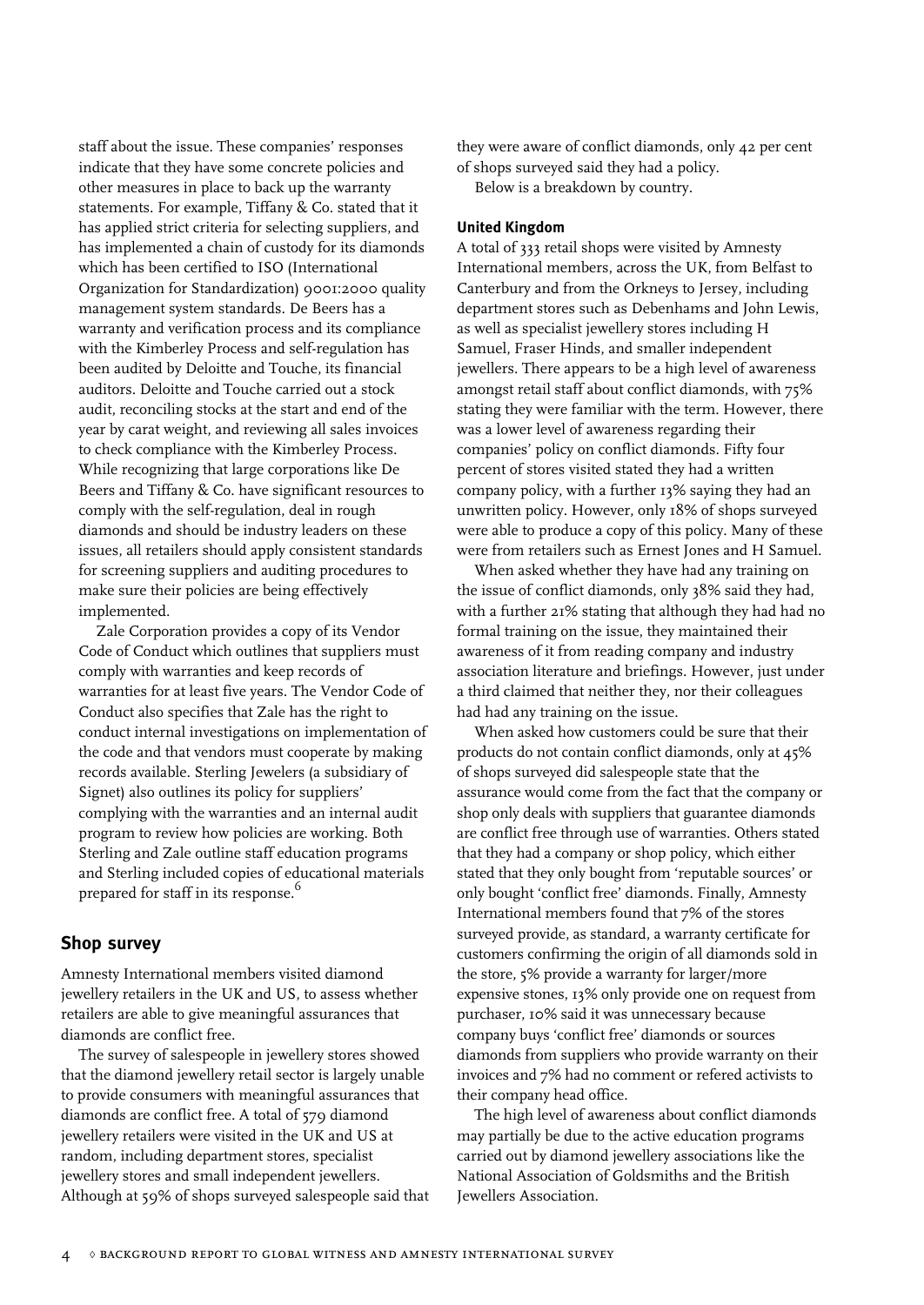#### **United States**

A total of 246 stores were visited by Amnesty International USA members on Amnesty's National Day of Action on Conflict Diamonds on 18 September 2004. Activists visited diamond jewellery stores, including department stores, specialty jewellery retailers and small independent jewellers, across the US to ask about their policies on conflict diamonds and the self-regulation. Amnesty International members visited a range of diamond jewellery stores, including Costco, Hecht's, Kay Jewelers, Macy's, Zales and Fred Meyers Jewelers, with varying results.

In preparation for the day of action, Jewelers of America (JA), the major diamond jewellery trade association that has endorsed the self-regulation and has 10,000 members, sent out an advisory to its members to: "remind all jewelers that it is imperative to respond promptly to questions from NGOs, media or consumers about conflict diamonds, as well as other social, ethical, and environmental issues should they be asked." It recommended that stores: "should emphasize their support of the Kimberley Process Certification Scheme for rough diamonds. Retailers should also explain that, in order to provide consumers with added confidence in their merchandise, they require written assurances of adherence to the Kimberley Process warranty system from their diamond and diamond jewelry suppliers."<sup>7</sup>

This warning by JA, which has more than 10,000 members across the US, was publicized in the trade press and is likely to have reached retailers that are not JA members as well. Despite this warning, the survey results show a low level of awareness among salespeople about conflict diamonds and their companies' policies to help prevent dealing in conflict diamonds. Thirty seven percent of stores visited claimed to be aware of the conflict diamond issue. Of those stores where salespeople said they knew about conflict diamonds, 54% reported an inaccurate definition of the crisis. Only 66 (27%) of stores visited stated that they had a policy on conflict diamonds. Twenty seven stores (11%) indicated that they had no policy at all. One hundred and forty five stores (59%) were unwilling to discuss whether or not their company had a policy on conflict diamonds. Of the 246 shops visited, only 13% provided warranties to demonstrate implementation to the selfregulation to their customers as a standard practice.

Even for some of the chains that claim to have staff education programs, there was little evidence of standardized education. Many retailers refused to participate in the survey, and others offered the organization's prepared statement as the sole answer to the survey and would not go any further. Many activists encountered resistance and resentment from retailers,

and were met with angry objections to their inquiries. One activist described resistance in one shop as follows: "[W]e went in very respectfully and they told us to get the 'hell' out of their store, and said we should be

**"They told us to get the 'hell' out of their store, and said we should be spending our time on more useful things…one of the employees said they didn't care about what happened in Africa."**

spending our time on more useful things… This really bothered me because one of the employees said they didn't care about what happened in Africa." In another instance, an activist was told by an owner that, "our mission was not important and a pointless waste of time."

## **Survey of diamond trade associations**

Global Witness and Amnesty International also surveyed international and national diamond and jewellery trade associations that have made repeated promises to ensure adoption of the self-regulation throughout the diamond trade. Letters were sent to major trade associations on the international and national levels (primarily in the US and UK) to assess what activities they are carrying out to monitor implementation of the self-regulation.

The survey found that the World Diamond Council (WDC), the association formed to coordinate the diamond industry's efforts to combat the trade in conflict diamonds, continues to fail to adequately monitor the diamond industry's efforts to comply with the self-regulation on a global level. In a letter dated 21 September 2004 to Global Witness and Amnesty International, the WDC states that it has worked to develop and promote adoption of the self-regulation and has carried out an educational campaign, including the development and dissemination of a brochure outlining the Kimberley Process and the system of warranties, placing articles in trade associations' publications, giving presentations and seminars at jewellery trade shows and industry meetings and working to get its members to pass resolutions in support of the system of warranties.<sup>8</sup> However, the letter does not outline activities it has carried out to monitor whether its members are implementing the self-regulation. The letter only states that the "constituent membership organizations that adopted these provisions into their standards for membership all have methods to ensure compliance with these provisions as well as all other membership requirements."<sup>9</sup> The letter does not outline what these methods are and what the WDC is doing to ensure that they are being implemented. It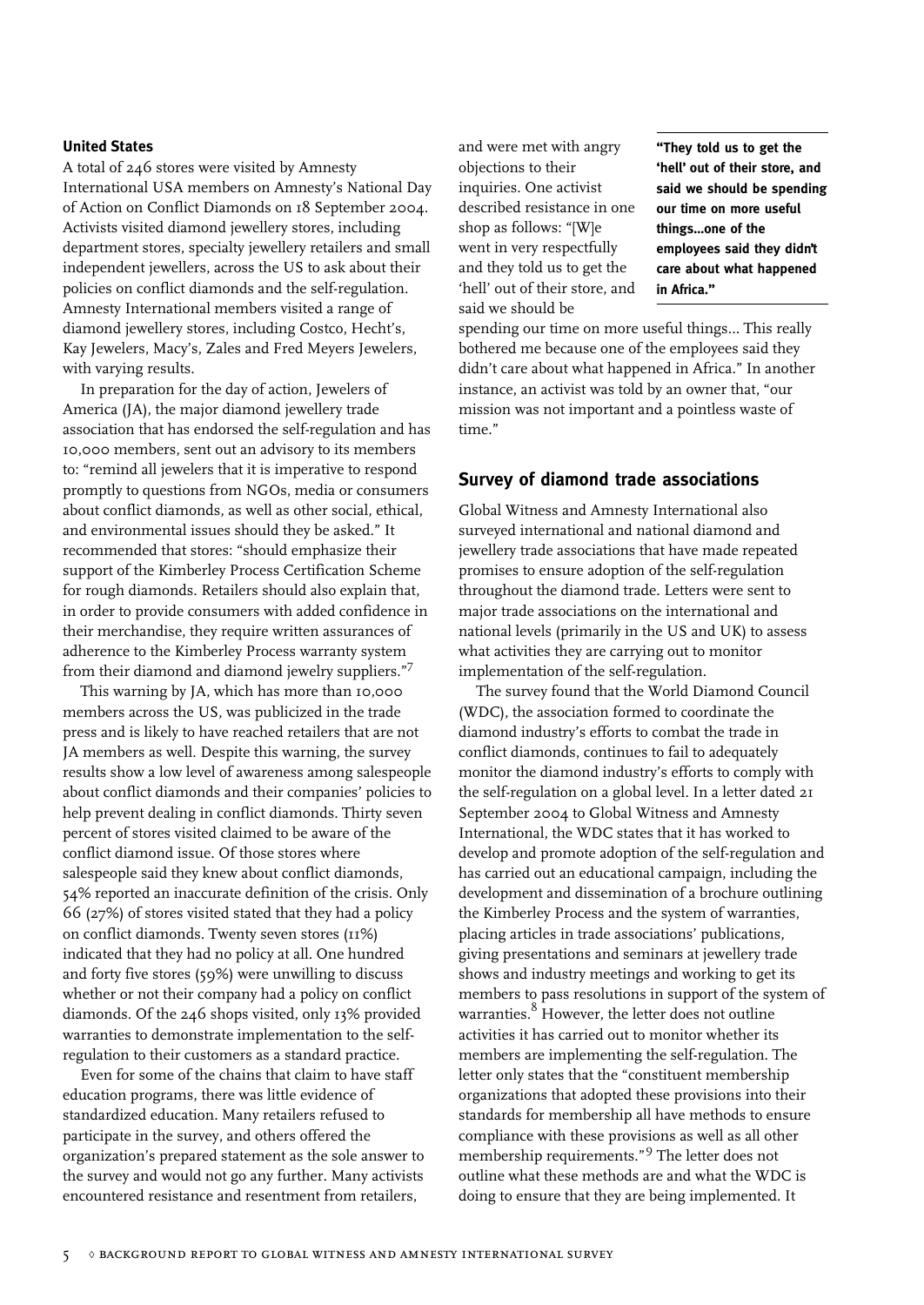should also be noted that, to our knowledge based on this letter, the WDC has taken little action to address this problem since the release of Global Witness' report in March 2004 which found that the WDC had failed to adequately monitor the self-regulation.

The International Diamond Manufacturers Association (IDMA) and the World Federation of Diamond Bourses (WFDB), two major international diamond trade organizations that are members of the WDC, have also not taken adequate measures to monitor their members' compliance. In its letter, IDMA outlined educational activities it has carried out, including the development of the WDC guide. The letter states that its member organizations "have worked diligently in their home countries to ensure that where possible appropriate legislation is passed and their members are compliant" and that "it is our understanding that our member associations and their members have implemented the voluntary system of self-regulation."<sup>10</sup> The letter also states that its member organizations can expel any members found to be in violation of the resolution but that no members have been found to be in violation to date. It states that "IDMA as an association does not have legally vested investigative powers".<sup>11</sup> However, the letter does not outline any concrete mechanisms for actively monitoring its member associations on implementation of the self-regulation. Such measures still can be done without having legal investigative powers, through reporting, establishing and promoting a common standard for demonstrating compliance with the selfregulation and promoting reviews of policies and procedures.

The WFDB's response to Global Witness and Amnesty International's letter states that it has asked its members (23 Diamond Bourses) to report on the implementation of the system of warranties at the World Diamond Congress meeting being held in October 2004 in New York and that a full report will be presented after this meeting.<sup>12</sup> While it is encouraging that the WFDB has asked for a report from its members, it should go farther and take concrete measures to ensure monitoring as was discussed above instead of only relying on general reports at annual or bi-annual meetings.

The WDC, IDMA and WFDB have all been deficient in developing a systematic way of monitoring the diamond trade's implementation of the self-regulation; without such monitoring the self-regulation lacks credibility and will not be effective in keeping conflict diamonds out of the legitimate diamond trade.

Global Witness and Amnesty International also sent letters to national jewellery trade associations in the US and UK that have endorsed the self-regulation and claim to be promoting adoption among their members. Responses from these associations show that most of the jewellery trade associations have focused on educational programs which have played an important role in promoting adoption of the self-regulation. However, most of these associations have not yet taken the next crucial step to monitor whether companies are effectively implementing the self-regulation.

For example, the National Association of Goldsmiths (NAG) which represents 1,200 retail jewellers in the UK, states that it has sent letters to all members about how to comply with the self-regulation, created a brochure on the subject and carried out media and educational activities about the conflict diamond issue.<sup> $13$ </sup> In its response, the British Jewellers' Association (BJA, represents 600 members) states that it has carried out similar activities. It states that it has incorporated the Kimberley Process and self-regulation requirements into its membership rules and can investigate all complaints and any member that is found in non-compliance with the Kimberley Process.<sup>14</sup> However, this falls short of proactive monitoring.

In the US, the Jewelers of America (JA), a jewellery trade association with more than 10,000 members across the US, and the Jewelers Vigilance Committee (JVC) have carried out some educational activities about the self-regulation, including disseminating information about the self-regulation and giving presentations and seminars at trade shows, conferences and meetings.<sup>15</sup> In response to growing concern expressed by NGOs in March 2004 about the US diamond jewellery retail sector's inadequate implementation of the selfregulation, JA issued a statement outlining its additional activities to monitor implementation of the selfregulation, including the development of selfassessment and training tools, mystery shoppers, training for sales professionals, and policy and procedure reviews.16 Global Witness and Amnesty International welcome this initiative, one of the few initiatives underway to develop and implement concrete monitoring measures, but urges JA to proceed quickly with implementation and in working to develop a common standard for evaluating suppliers' compliance with the self-regulation.

In addition, CIBJO, the World Jewellery Confederation, recently announced the creation of a Consumer Confidence Commission to develop a code of ethical business practices for the international jewellery sector. The WDC, IDMA, WFDB, CIBJO, and national jewellery trade associations in other countries should follow JA's example and proactively work with their members to monitor the self-regulation.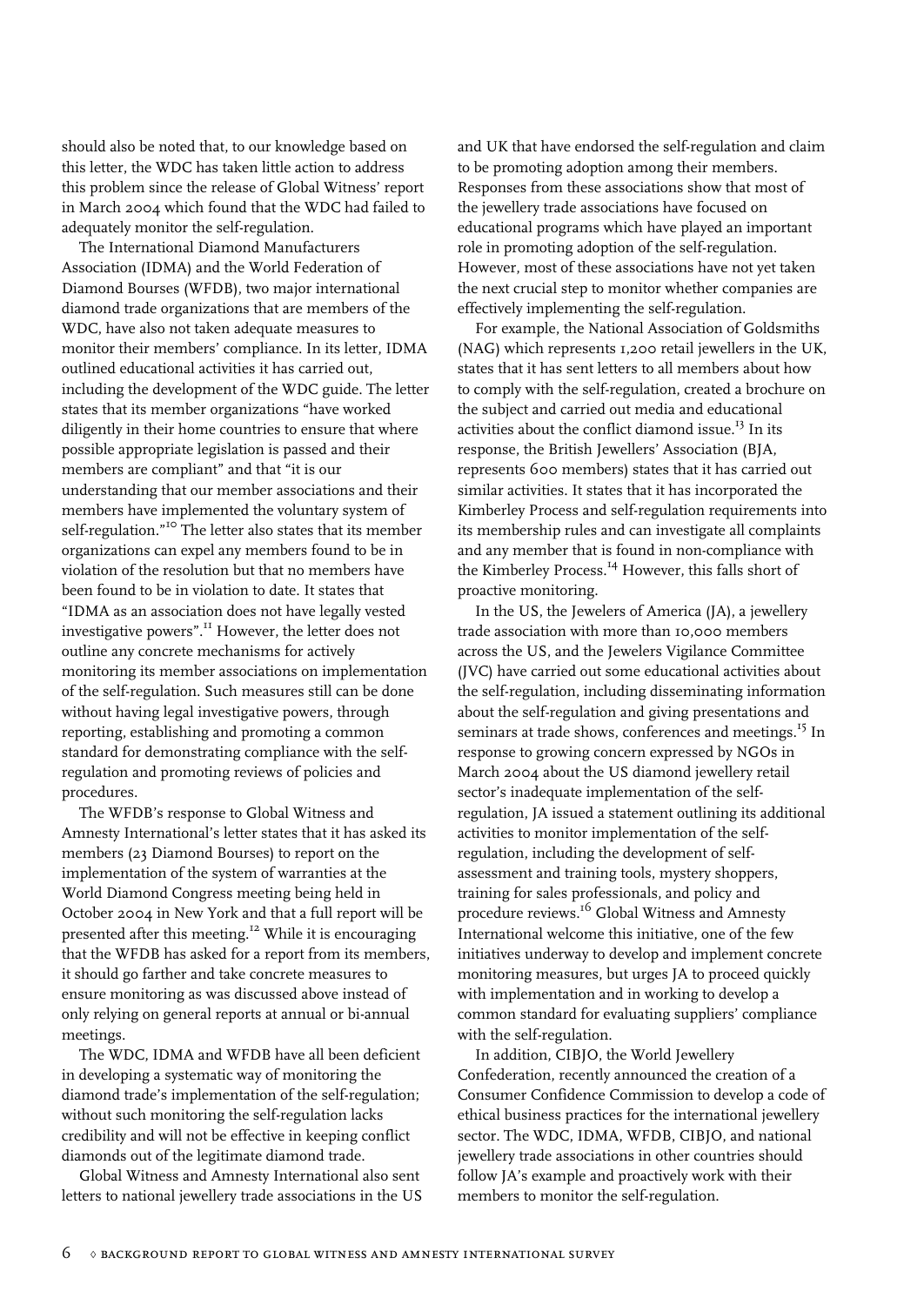# **CONCLUSION AND RECOMMENDATIONS**

hile some progress has been made since<br>March 2004 in the US, the results of the<br>survey overall show that some major plat<br>in the diamond issuellary rateil sector continue to for March 2004 in the US, the results of the survey overall show that some major players in the diamond jewellery retail sector continue to fall short on implementing basic measures of the selfregulation or have failed to inform Global Witness and Amnesty International of efforts to do so. The continued lack of systematic monitoring by the diamond industry means that there is no assessment of whether companies are meeting the basic requirements and that there are no consequences for inaction.

**In order to be effective and to fully support the aims of the Kimberley Process, the self-regulation should move beyond being voluntary.**

While the selfregulation continues to be voluntary, only those with good intentions will implement it. In order to be effective and to fully support the aims of the

Kimberley Process, the self-regulation should move beyond being voluntary. Global Witness and Amnesty International therefore make the following recommendations:

## **To governments participating in the Kimberley Process:**

- ◊ Monitor the diamond industry's compliance with the self-regulation and report back to the Kimberley Process about these efforts in 2005.
- ◊ Carry out rigorous auditing and inspections of companies' implementation of the self-regulation and compliance with the Kimberley Process, in order to ensure that diamonds do not fund conflict or human rights abuses, and report back to the Kimberley Process about these efforts in 2005.

# **To the diamond jewellery retail sector:**

- ◊ Fully implement the self-regulation and system of warranties in a manner that goes far beyond simply requiring a warranty from suppliers. Strict criteria should be applied in the selection of suppliers and third-party auditing procedures should be adopted to ensure that policies are working effectively.
- ◊ Provide written assurances to consumers stating that the diamonds they purchase are conflict free so that the system of warranties covers the entire supply

chain from point of mine to point of sale to the consumer.

- ◊ Carry out education and training on conflict diamonds and the Kimberley Process and require it as a condition of employment so that salespeople are fully informed about policies and communicate this to consumers in a transparent manner.
- ◊ Proactively work to promote adoption of the selfregulation throughout the retail sector and the diamond trade as a whole. Major industry leaders have a particular responsibility to exhibit leadership on this issue.

## **To the World Diamond Council, WFDB, IDMA and other trade associations:**

- ◊ Develop a common standard for verifying whether retailers and suppliers are complying with the selfregulation and develop monitoring mechanisms to ensure that these standards are being met. Jewelers of America's recent initiative to develop a monitoring program that includes self-assessment, mystery shoppers, staff training and policy and procedure reviews, offers some ideas of what can be done in the retail sector in the UK and in other countries. Further work must ensure its adoption by all sectors of the industry.
- ◊ The World Diamond Council, WFDB, IDMA should actively monitor implementation of the selfregulation throughout the diamond pipeline and take greater measures to require their member organizations to systematically report on how they are monitoring companies' implementation and auditing of the system of warranties.
- ◊ National diamond trade associations should adopt monitoring programs, including self-assessments, spot checks, and policy and procedure reviews to monitor what its members are doing and help ensure that the warranties are backed up by concrete policies and measures.

◊◊◊